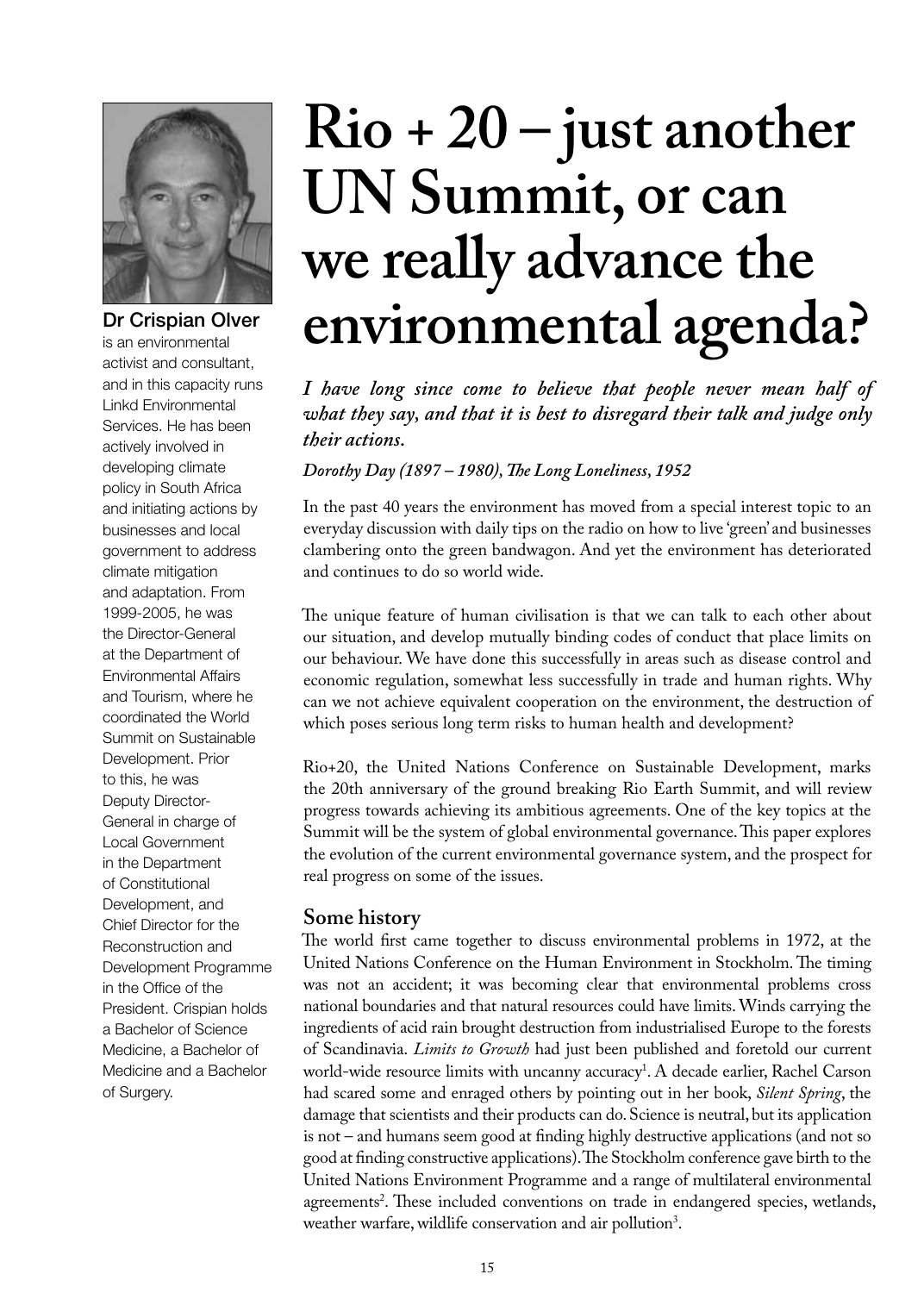In 1987 the Brundtland Report, *Our Common Future*, defined the concept of sustainable development that we still use today: "development that meets the needs of the present without compromising the ability of future generations to meet their own needs"4 . Convened by the United Nations to research how the deteriorating natural environment affected social and economic development, the Brundtland Commission introduced the concept of intergenerational equity. This concept states that we should leave behind a liveable world when we die. So, people need development without damage to the environment.

*Rio established structures to govern sustainable development and illuminated as never before that the risks created by environmental degradation affect the poor as much as – if not more so than – the rich.* 

The next important global meeting about the environment was the United Nations Conference on Environment and Development, or 'Earth Summit', in Rio de Janeiro in 1992. It was unique in its size and participation – it attracted more heads of states than any other international conference before, and for the first time civil society took part in such an event in a significant way<sup>5</sup>.

This summit produced:

- The Rio Declaration  $-27$  principles that define the rights and responsibilities of nations as they pursue human development and well-being;
- $(Local)$  Agenda  $21 a$  blueprint for implementing sustainable development;
- The UN Commission on Sustainable Development to monitor and promote implementation of the outcomes from the Summit;
- Forest Principles a statement that acknowledges the importance of forests and contains principles to manage, conserve and develop them sustainably;
- Two multilateral environmental conventions on climate change<sup>6</sup>.

Rio established structures to govern sustainable development and illuminated as never before that the risks created by environmental degradation affect the poor as much as – if not more so than – the rich.

#### **The WSSD**

Ten years after Rio, South Africa hosted the United Nations Conference on Sustainable Development, also called the World Summit on Sustainable Development (WSSD), which reviewed progress on these commitments. As Director General of the then Department of Environmental Affairs and Tourism, I was the leading South African government official in charge of preparations for this summit. This gave me a unique insight into the summit's negotiation processes and achievements.

At the WSSD, delegations from governments and major groups met in a United Nations sponsored event, while hundreds of side events and parallel events also took place. Some of these supported the United Nations process while others challenged it7 . The WSSD produced two official outcomes:

- The Johannesburg Plan of Implementation;
- Type II partnerships.

Before the summit, official announcements claimed that the WSSD would not be "just another Rio" and that it would produce specific commitments, targets, and timetables. When the conference started, large parts of the plan of implementation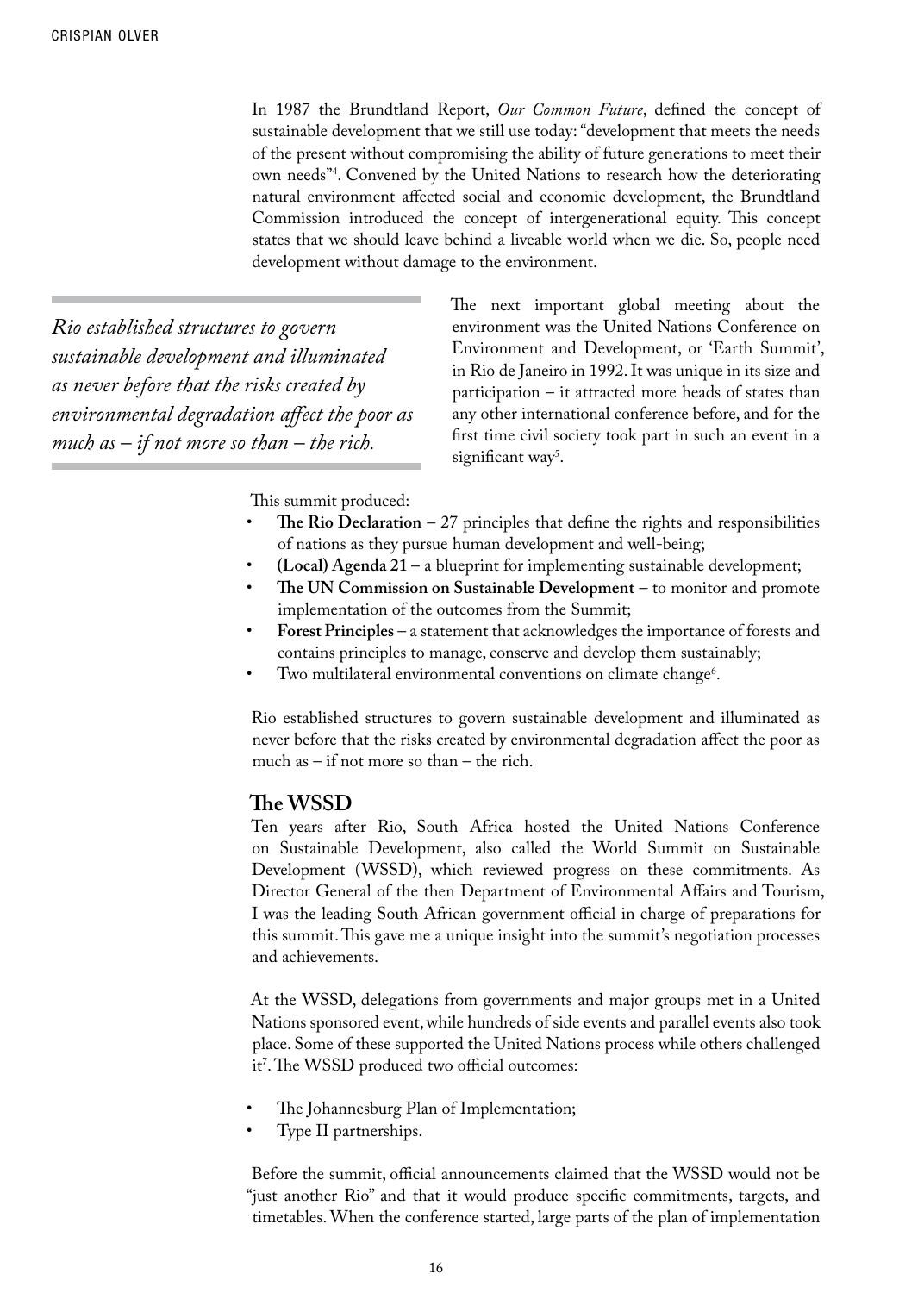were still under discussion. These parts involved most of the contentious North-South issues, including trade, investment, financing, governance and aid. The plan of implementation was designed to bind all countries to specific targets, deadlines, and resource contributions so that they could achieve Agenda 21's sustainable development goals.

In hindsight the final Johannesburg Plan of Implementation did not advance significantly on Agenda 21, or on what had been discussed and agreed upon since Rio on other issues<sup>8</sup>. The most contested sections of the implementation plan were the ones that dealt with sustainable development in a global world, means of implementation, and governance. In

*The most contested sections of the implementation plan were the ones that dealt with sustainable development in a global world, means of implementation, and governance. In the end these sections largely repeated existing agreements, with no substantial new concessions to conserving the environment or to meeting the needs of the poor.*

the end these sections largely repeated existing agreements, with no substantial new concessions to conserving the environment or to meeting the needs of the poor<sup>9</sup>. NGOs such as Oxfam, the Worldwide Fund for Nature, Greenpeace and Friends of the Earth saw the plan of implementation as a lame duck. In their view, the plan of implementation merely re-iterated or, in some cases, watered down existing  $commitments<sup>10</sup>$ .

On the other hand, the World Business Council for Sustainable Development insisted that the plan of implementation upheld Agenda 21. For them, the absence of new and specific commitments was not a problem, and they approved of the growing realisation that business is an indispensable part of the solution to the problems of the world<sup>11</sup>.

At the WSSD the parties clearly deepened their understanding and commitment to alleviating poverty and protecting the environment. Some observers feel that this was an advance over the Rio summit<sup>12</sup>. United Nations organisers were officially upbeat about the WSSD but, in private, they felt that Johannesburg produced only half of what had been achieved in Rio<sup>13</sup>.

## **Type II partnerships**

Type II partnerships stand in contrast to global conventions that set legally binding norms and obligations for nation states $14$ . This type of partnership came into being ahead of the WSSD, with US \$235 million committed to such voluntary, self-enforced agreements between governments, business, and civil society<sup>15</sup>. The emphasis on such partnerships at the WSSD showed that participants recognised that governments alone cannot deliver sustainable development. They were also a result of frustration with the slow pace of implementation of many parts of Agenda 21<sup>16</sup>.

Apart from a few notable successes, many of these partnerships did not last long; they could not replace governments in creating enabling environments for sustainable development programmes and projects<sup>17</sup>. In fact, the Type II partnerships seem to have been a bit of a smokescreen. Many of the listed partners were cash-strapped UN agencies waiting for money to fulfil their promised action or touting actions that they were already undertaking before the WSSD. The idea of multistakeholder partnerships for social and environmental improvement was a good one, but the WSSD did not produce the necessary level of commitment to take these to scale<sup>18</sup>.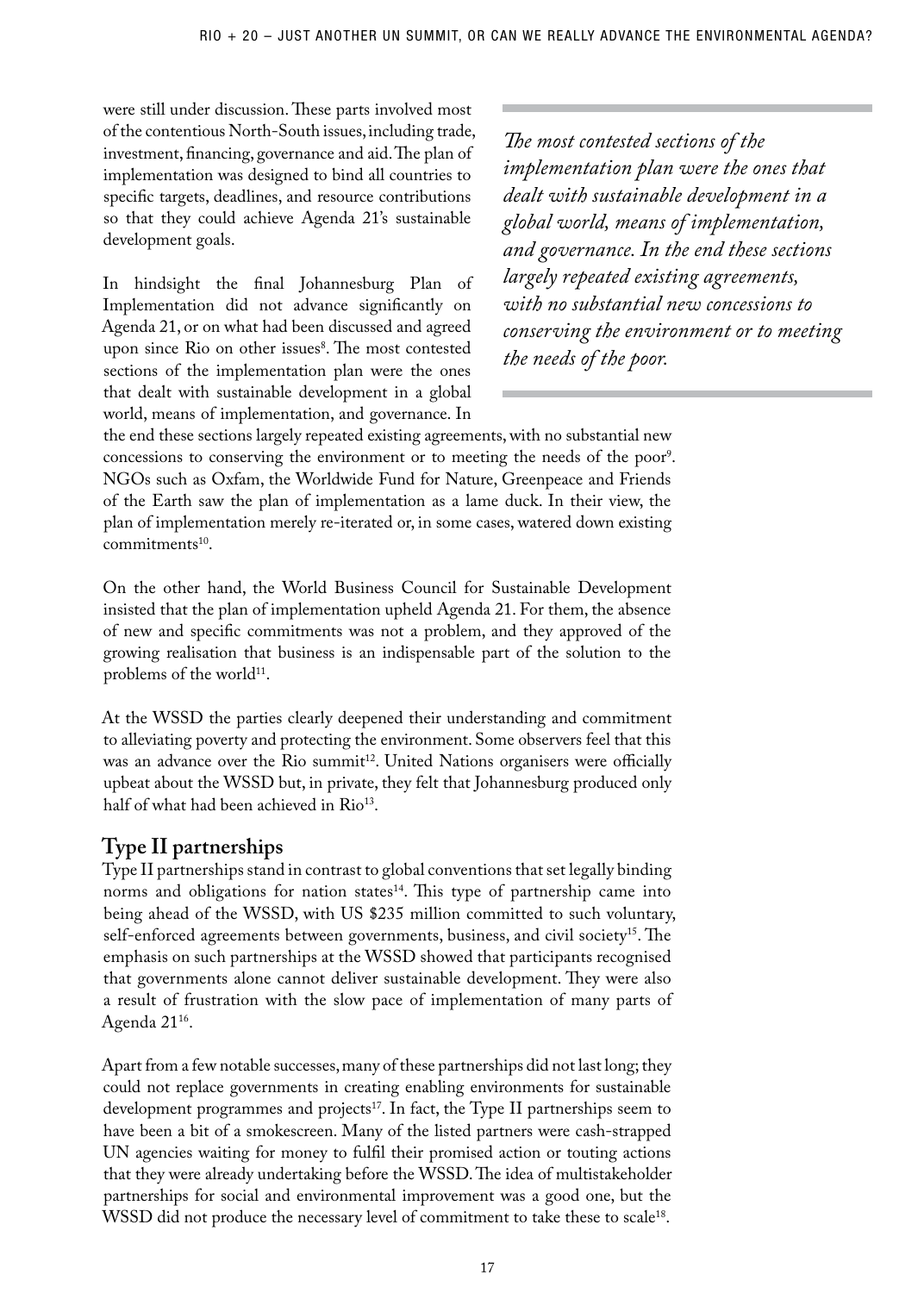#### **What were the constraints on WSSD?**

Unfavourable international conditions played a large part in the outcomes of the WSSD. The September 11 attacks dominated the international political agenda and caused a global economic slowdown. The Bush administration was also not known for its environmental concerns, and had little time for the multi-lateral processes of the United Nations. In some respects, in the context of a much more insular and security focused global environment, the maintenance of existing positions and agreements was in itself an achievement.

At the same time, the World Trade Organisation dominated the international development agenda, with many countries determined to maintain the separation between the environment and trade agreements.

And people were just plain tired of summits<sup>19</sup>.

Inside the WSSD processes more problems lurked. The United States, Australia, Canada, New Zealand and Japan, operating as the "JUSCANZ" group, blocked or watered down many pro-development and environment proposals and received at least covert support from many of the G77 members. The EU could not muster the support to challenge them. The EU itself refused to address issues of globalisation, trade and investment, and equivocated on issues regarding international governance<sup>20</sup>.

*… the United States teamed up with Iran and Saudi Arabia to block renewable and clean energy targets.*

At the same time, many developing countries came to the WSSD with no serious proposals to address their own problems with poverty, conservation and governance. They went to Johannesburg to see what the developed countries could offer them, and in doing so they lost much credibility<sup>21</sup>.

Another problem was the bloc system in the United Nations, in which countries with less power form blocs of interest groups. In theory, more decided countries in a bloc could persuade undecided countries on an issue, but in practice it worked the other way around. At the same time, rich, nonbloc countries could form alliances depending on the issue. In one case, the United States teamed up with Iran and Saudi Arabia to block renewable and clean energy targets<sup>22</sup>.

The United Nations has a built-in requirement for consensus at such conferences. As had happened at the International Conference on Financing for Development in March of the same year, bold and interesting proposals had to make way for the lowest common denominator: the least commitment to sustainable development and the environment<sup>23</sup>.

#### **Why can't we just save the world?**

The process of establishing a common global approach to regulating and responding to cross-boundary environmental issues will inevitably involve some loss of national sovereignty to global and regional bodies. This will not be easy in a still highly polarised and unequal global economy, currently mired in concerns about debt levels and economic recession.

The Stockholm summit was the launch pad for global environmental governance – the attempt to regulate human behaviour above the nation state level and so improve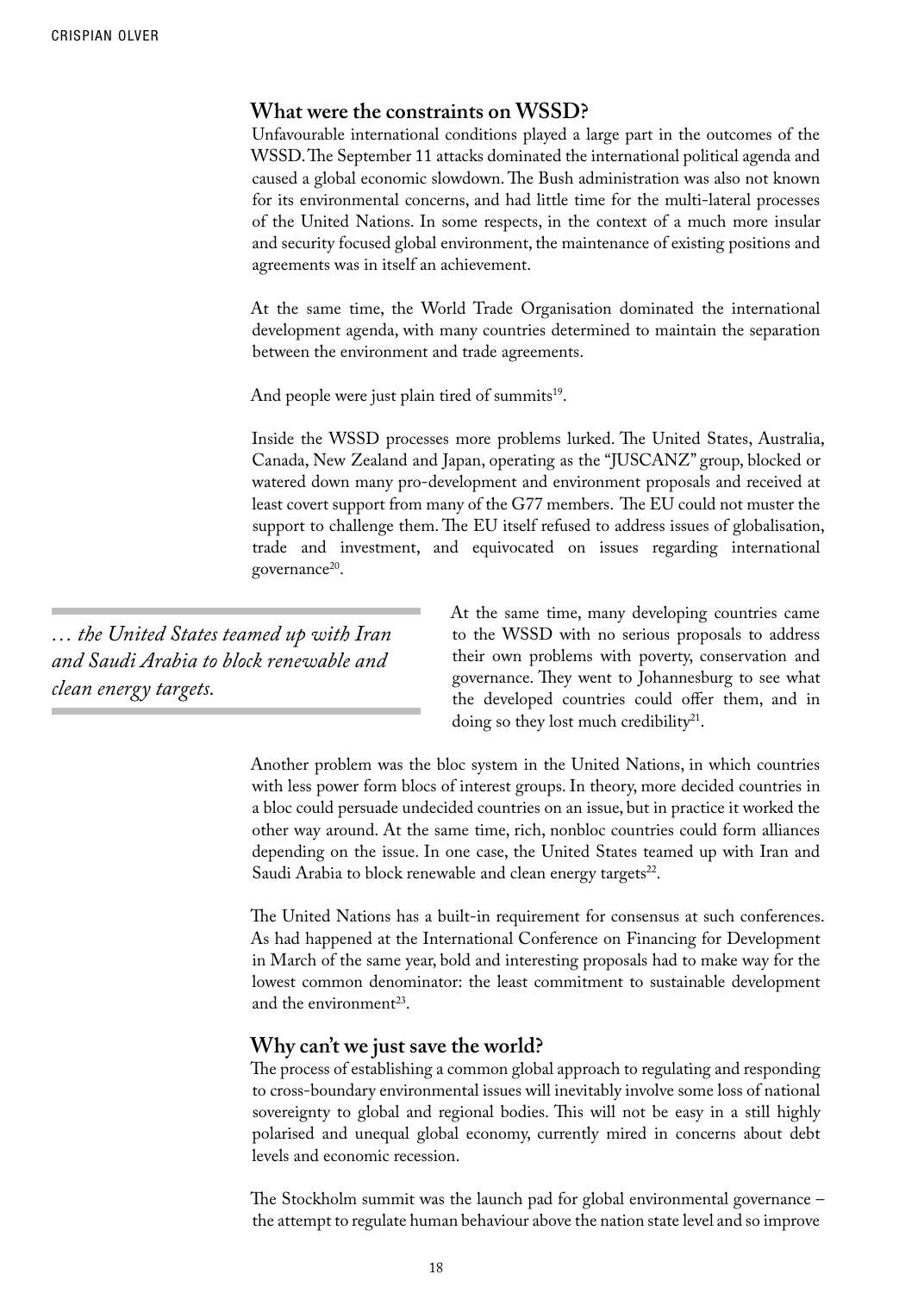the state of the environment. However, global environmental governance has come up against some obstacles<sup>24</sup>:

- The environment crosses national boundaries, but nation states decide what is good for their nations rather than for the world. They especially do not like ceding their authority to a supra-national institution. At the same time, globalisation is weakening nation states' direct control over their interests.
- The United Nations Environment programme does not have the same standing and resources as other UN agencies do. Its location in Nairobi was a progressive step in the 1970s, but it had to cope with the poor service and infrastructure available there at the time.
- The UN Commission on Sustainable Development has no mechanisms to implement internationally agreed goals and targets, and no financing element. Also, it does not have the status of a UN body that reports to the General Assembly and so it tends to be ignored.
- The multitudes of UN agencies, treaties and conventions that concern environmental problems all have their own objectives and mandates. This results in a fragmented approach to environmental

*The World Bank is the main source of funding for environmental programmes, but it has no clear objective to promote sustainable development. Critics argue that the Bank's agenda is donor driven and so it reflects the priorities of the developed world.*

governance with onerous monitoring and reporting requirements. Some countries find the burden too large and are reluctant to be part of the system.

- Many environmental outcomes depend on social and economic priorities and these three areas of policy remain fragmented. Environmental advocates have little or no control over the global financial system which, in its current form, does not encourage sustainable development.
- The World Bank is the main source of funding for environmental programmes, but it has no clear objective to promote sustainable development. Critics argue that the Bank's agenda is donor driven and so it reflects the priorities of the developed world.

So, after 40 years of global environmental governance (GEG) we have invested much in talks and treaties, but little in the environment. In fact, the number and intensity of GEG negotiations during the last twenty years has created a never-ending negotiation system that can sometimes see negotiation as its primary function. In this system, environmental institutions have become negotiation support services<sup>25</sup>.

### **The next stop – can Rio+20 save the world?**

Some argue that summits fail when they have no grand purpose and suggest that we need to find such a purpose for Rio+2026. The UN has decided that the summit will have two themes: global environmental governance and the 'green' economy. This article has focused on the first issue.

The current system of global environmental governance came into being in steps over thirty years and is ill equipped to deal with the interconnected problems we face. Globalisation and its consequences have outpaced the capabilities of the institutions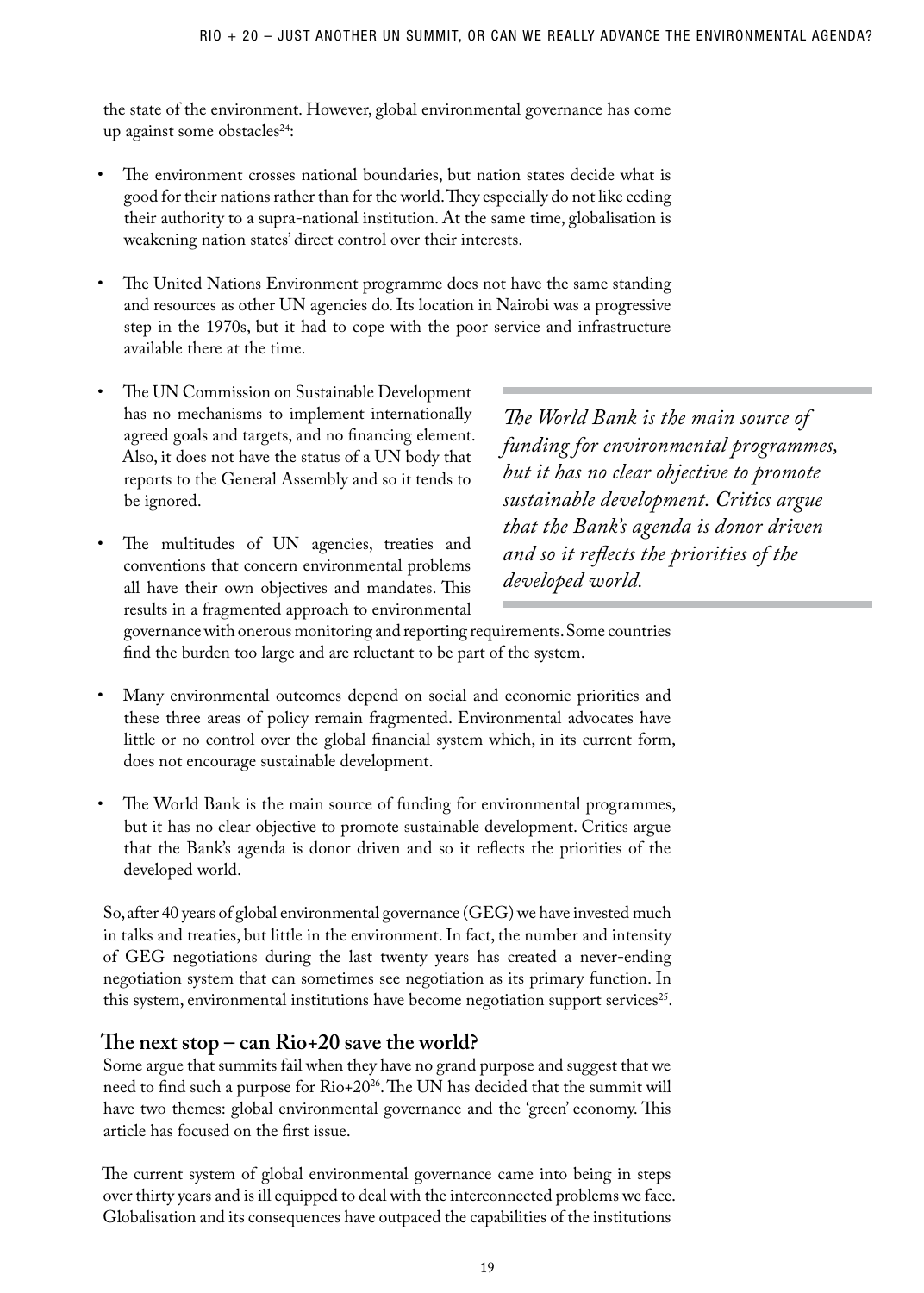and agreements set up to deal with environmental problems. Global environmental governance needs reform. This reform will have to be system wide, realistic and acceptable to many stakeholders. This is a tall order, as history has shown, but the worsened state of the environment compared to 40 years ago compels us to action.

*A performance-based system will measure success by an improvement to the state of the environment after implementing an agreement rather than on the number of countries that have complied with the agreement.*

A suggested reform to global environmental governance is to focus on ways to make the worldwide institutions that have to govern the global environment more coherent. People are already talking about ways to do this, but the discussions themselves are happening within institutions and not across institutions. A global summit that focuses on improving this coherence could drastically improve the impact and effectiveness of such institutions<sup>27</sup>.

Opening global environmental governance to actors other than national governments may also bring better environmental governance. Local government, civil society and the private sector are key implementers of environmental programmes and so their involvement in policy decisions will result in policies that have a better chance of being implemented $28$ . The private sector is particularly good at crossing national boundaries to move products and services around the globe. In fact, industry already has a structure to enforce standards around the world – the International Standards Organisation.

One reform that could be especially useful is to base the new global environmental governance system on performance rather than on compliance. A performancebased system will measure success by an improvement to the state of the environment after implementing an agreement rather than on the number of countries that have complied with the agreement<sup>29</sup>. Such a system should also change the culture of unaccountability for noncompliers that currently pervades global environmental governance.

#### **Improving accountability**

To make countries accountable to environmental agreements, we need better metrics and reporting of environmental performance. These should measure and report actual progress, rather than effort: Sisyphus put a lot of effort into his rock, but he never made progress. Countries will need the necessary resources to measure their progress and report on it, especially developing countries. Resources spent on reporting can be reduced if reporting requirements for existing and future environmental agreements could be coordinated. Tailoring reporting requirements to countries' capacity would further encourage them to actually produce the reports. A dearth of capacity is, as in so many other areas, a culprit when it comes to environmental performance. In many cases capacity is so lacking that countries simply cannot implement environmental agreements at all. Such countries will need help to build their capacities both inside and outside of government. In this way, they can create effective and enduring networks of accountability $30$ .

Accountability needs transparency. Third-party reviews and peer-reviews of the impact a country's implementation of an environmental agreement has will greatly improve the effectiveness of such agreements. Peer-review systems such as the African Peer Review Mechanism could have the same function. Environmental whistleblowers could also call national governments to account for failing to make